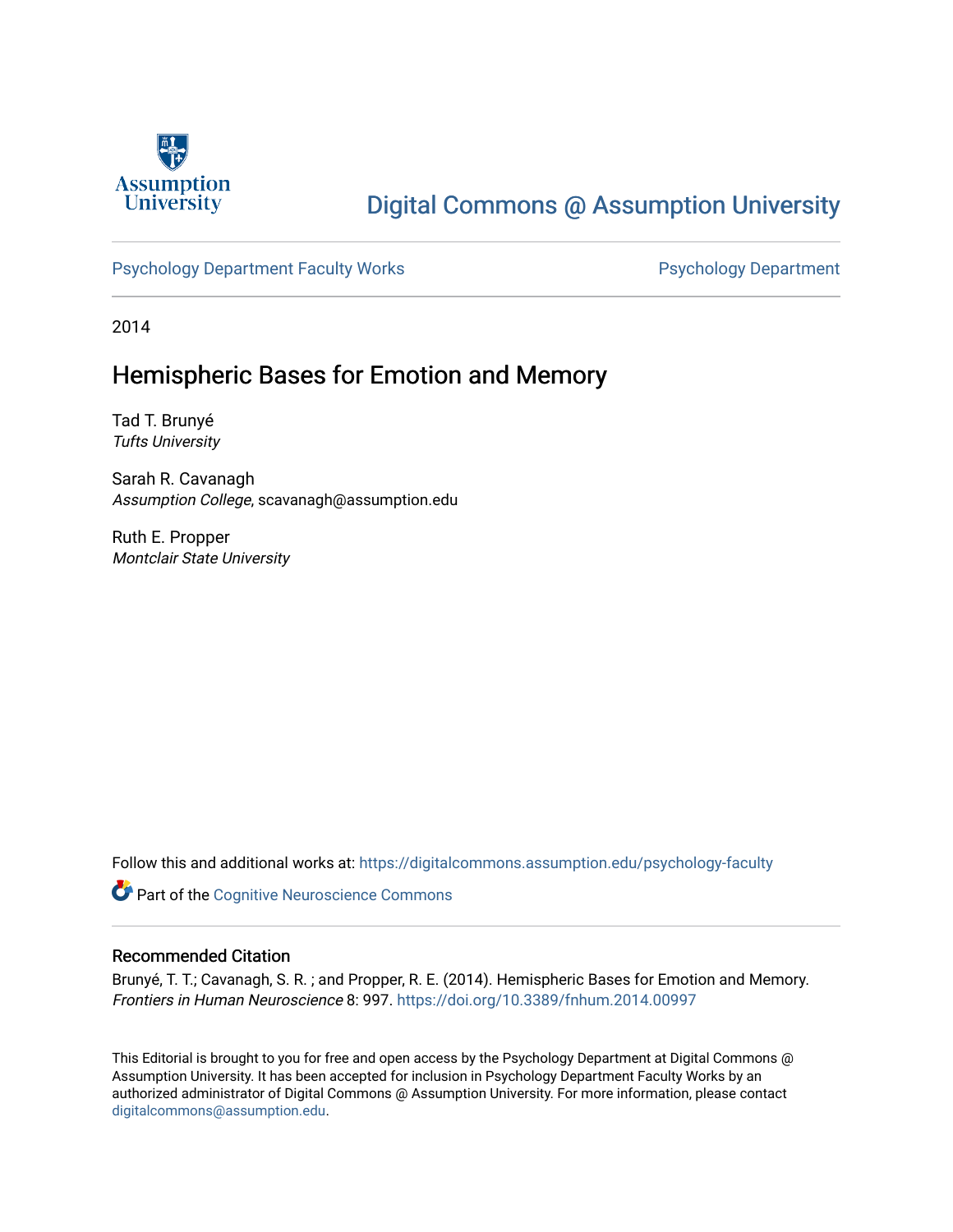# frontiers in [HUMAN NEUROSCIENCE](http://www.frontiersin.org/Human_Neuroscience)

[EDITORIAL](http://www.frontiersin.org/Human_Neuroscience/editorialboard) [published: 05 December 2014](http://www.frontiersin.org/Human_Neuroscience/editorialboard) [doi: 10.3389/fnhum.2014.00997](http://www.frontiersin.org/Human_Neuroscience/editorialboard)



# [Hemispheric bases for emotion and memory](http://www.frontiersin.org/Journal/10.3389/fnhum.2014.00997/abstract)

## **[Tad T. Brunyé](http://www.frontiersin.org/people/u/21946)1,2\*, [Sarah R. Cavanagh](http://www.frontiersin.org/people/u/68021)<sup>3</sup> and [Ruth E. Propper](http://www.frontiersin.org/people/u/67184) <sup>4</sup>**

<sup>2</sup> Cognitive Sciences, U.S. Army Natick Soldier Research, Development and Engineering Center (NSRDEC), Natick, MA, USA

<sup>3</sup> Department of Psychology, Assumption College, Worcester, MA, USA

<sup>4</sup> Department of Psychology, Montclair State University, Montclair, NJ, USA

\*Correspondence: [tbrunye@alumni.tufts.edu](mailto:tbrunye@alumni.tufts.edu)

#### **Edited and reviewed by:**

Hauke R. Heekeren, Freie Universität Berlin, Germany

**Keywords: emotion, brain, memory, laterality, hemispheres**

The goal of this Research Topic was to bring together diverse scientific perspectives on lateralized brain mechanisms underlying emotion, motivation, and memory. The Topic resulted in eight articles, three of which report original research and five of which review and synthesize past research with the aim of developing new hypotheses and theory. A range of international experts with diverse backgrounds, theoretical perspectives, and experimental methods contributed to the Topic. Contributions strongly reflect this diversity, ranging from examining pupil dilation in response to viewing Rembrandt portraits to understanding how caffeine supplementation influences levels of spatial processing. In all cases, the authors developed strong, empirically guided insights into the lateralized brain mechanisms underlying behavioral effects. Two primary themes emerge to guide and constrain continuing research.

The first theme is related to *dynamic interhemispheric interactions* that subserve emotion, motivational states, and memory. Elizabeth Shobe's article, *Independent and Collaborative Contributions of the Cerebral Hemispheres to Emotional Processing* [\(Shobe,](#page-2-0) [2014\)](#page-2-0) proposes a framework for understanding the interaction of lateralized brain mechanisms for identifying and understanding emotional stimuli and engaging in higher-order emotional processing. Under this framework, the right hemisphere engages subcortical structures with the goal of identifying and comprehending positive and negative emotional stimuli, whereas the left hemisphere contributes to higher-level processing such as emotion regulation and adaptation. Critically, dynamic interhemispheric interactions provide the left hemisphere with the information it needs to execute relatively strategic processes. Spielberg and colleagues emphasize the importance of lateralized approach versus avoidance networks in guiding human behavior. In their article, *Hierarchical Brain Networks Active in Approach and Avoidance Goal Pursuit* [\(Spielberg et al., 2013\)](#page-2-1), the authors propose a hierarchical model consisting of four levels: tactical, strategic, system, and temperamental, following a neurally inspired abstraction gradient along posterior to anterior areas of the prefrontal cortex. Right hemisphere regions process and update avoidance goals, and left hemisphere regions govern approach goals. The model dictates both intrahemispheric interactions across hierarchical layers, and also interhemispheric interactions that cut across both abstraction levels and motivational states; together, these interactions guide, constrain, and update goal-directed behavior over time.

Two particular original research contributions also fit the theme related to interhemispheric interaction. The first is Parker and colleagues' *Effects of Saccadic Bilateral Eye Movements on Episodic and Semantic Autobiographical Memory Fluency* [\(Parker et al.,](#page-2-2) [2013\)](#page-2-2), demonstrating that horizontal saccadic eye movements enhance episodic but not semantic autobiographical memory retrieval. In accounting for these results, the authors point to the hemispheric encoding/retrieval asymmetry (HERA; [Habib et al.,](#page-2-3) [2003\)](#page-2-3) model and its suggestion that episodic memory retrieval depends on efficient and dynamic interhemispheric interactions. They also suggest that saccadic eye movements may induce transient increases in executive function that serve to direct attention toward recalling specific episodic details, which is a unique proposition that will likely motivate subsequent research expanding the nature and scope of dependent measures used in these types of experiments. The second original research contribution fitting the theme of interhemispheric interaction is provided by Edlin and colleagues in their article *Memory for Hand-use Depends on Consistency of Handedness* [\(Edlin et al., 2013\)](#page-2-4), demonstrating that inconsistent handedness enhances episodic memory for manual actions. Inconsistent-handers more frequently engage bilateral motor regions of the brain, and also have larger corpora callosa relative to consistent-handers, suggesting that increased hemispheric interaction may underlie these reported effects.

The second theme that emerged from this Research Topic is *identifying and characterizing lateralized processes* in both human beings and non-human primates. In this theme, very diverse contributions were made characterizing the universality of lateralized emotion perception and expression across primates on the one and hand, and artistically, nutritionally, and clinically altering levels of lateralized task engagement on the other. Lindell contributed a review article, *Continuities in Emotion Lateralization in Human and Non-human Primates* [\(Lindell, 2013\)](#page-2-5), providing compelling evidence that both human beings and non-human primates, including rhesus macaques and chimpanzees, use primarily right hemisphere brain mechanisms for generating and perceiving facial emotions, suggesting some universality of lateralized emotional expression and perception. Two other reviews examined lateralized contributions to perception and memory. First, [Willment](#page-2-6) [and Golby](#page-2-6) [\(2013\)](#page-2-6) support a material-specific model of how focal pathology and surgical management of temporal lobe epilepsy can result in predictable memory deficits, with left and right temporal regions mediating verbal and non-verbal memories, respectively.

<sup>&</sup>lt;sup>1</sup> Department of Psychology, Tufts University, Medford, MA, USA